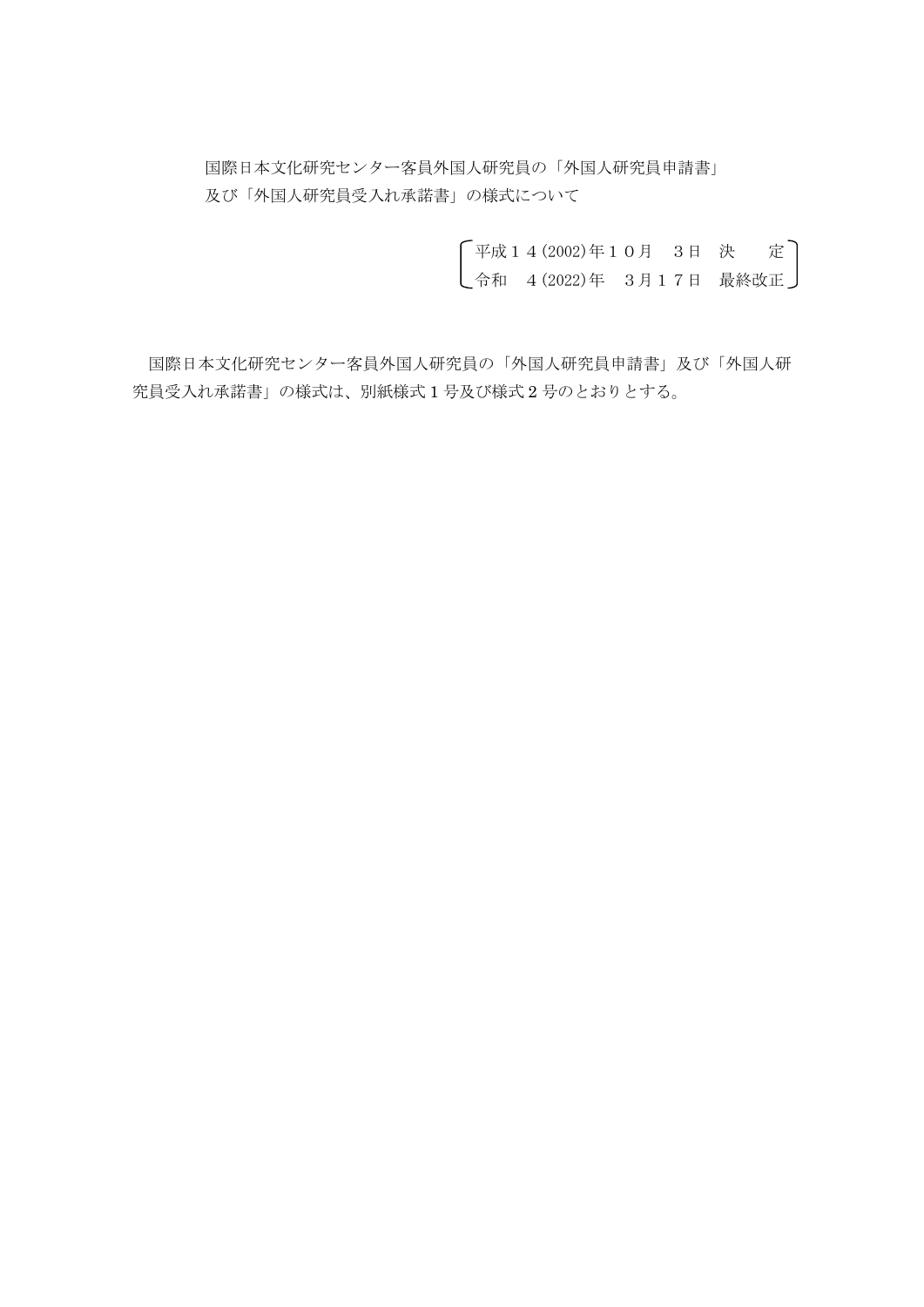



**Application for Visiting Research Scholar**

| 1. $E$<br>名                         |          | (自国語) :漢字表記のある方は、漢字でご記入下さい/       |                                  |
|-------------------------------------|----------|-----------------------------------|----------------------------------|
| Name in Full (In your own language) |          |                                   |                                  |
|                                     |          |                                   |                                  |
|                                     |          |                                   |                                  |
|                                     |          |                                   | Photo                            |
|                                     |          |                                   |                                  |
| 姓/FAMILY                            | 名/First  | Middle                            | (6ヶ月以内)                          |
| (ローマ字 / In Roman block letters)     |          |                                   | (Within 6 months)                |
|                                     |          |                                   |                                  |
|                                     |          |                                   |                                  |
|                                     |          |                                   |                                  |
| FAMILY (in capitals)                | First    | Middle                            |                                  |
| 籍/ Nationality<br>2.<br>国           |          |                                   | 3. 性別/ Gender                    |
|                                     |          |                                   | 口男<br>口女<br>Female<br>Male       |
|                                     |          |                                   |                                  |
| 4. 生年月日/Date of Birth               |          |                                   | 5. 出生地/ Place of Birth (Country) |
|                                     |          |                                   |                                  |
|                                     |          |                                   |                                  |
| 4F(Year)                            | 月(Month) | $\boxplus$ (Day)                  |                                  |
| 現職名/ Present Status<br>6.           |          | 勤務先/ Name of Institute/University |                                  |
|                                     |          |                                   |                                  |
|                                     |          |                                   |                                  |

## 7. 連絡先/ Mailing Addresses

| 勤務先所在地/ Address of Institution/Office                                                       |           |
|---------------------------------------------------------------------------------------------|-----------|
|                                                                                             | 電話/Phone: |
|                                                                                             | FAX:      |
|                                                                                             | E-mail:   |
|                                                                                             | Web:      |
| 現住所/ Home Address                                                                           |           |
|                                                                                             | 電話/Phone: |
|                                                                                             | FAX:      |
|                                                                                             | E-mail:   |
| 緊急時の居住国の連絡先/ Person to be notified in applicant's country of residence in case of emergency |           |
| 氏名/ Name in Full:                                                                           |           |
| 本人との関係/Relationship to Applicant:                                                           |           |
|                                                                                             | 電話/Phone: |
|                                                                                             | FAX:      |
|                                                                                             | E-mail:   |

## 8. 希望する受入教員(カウンターパート)/ Host Nichibunken Faculty Member (Proposed)

| Name | 左記受入教員(カウンターパート)と<br>の連絡状況 / Have you been in contact<br>with the proposed member regarding this<br>application? | *有の場合の連絡状況を記入して下さい<br>If yes, please describe the nature of this contact. |
|------|------------------------------------------------------------------------------------------------------------------|---------------------------------------------------------------------------|
|      | 無<br>有<br>Yes<br>No                                                                                              |                                                                           |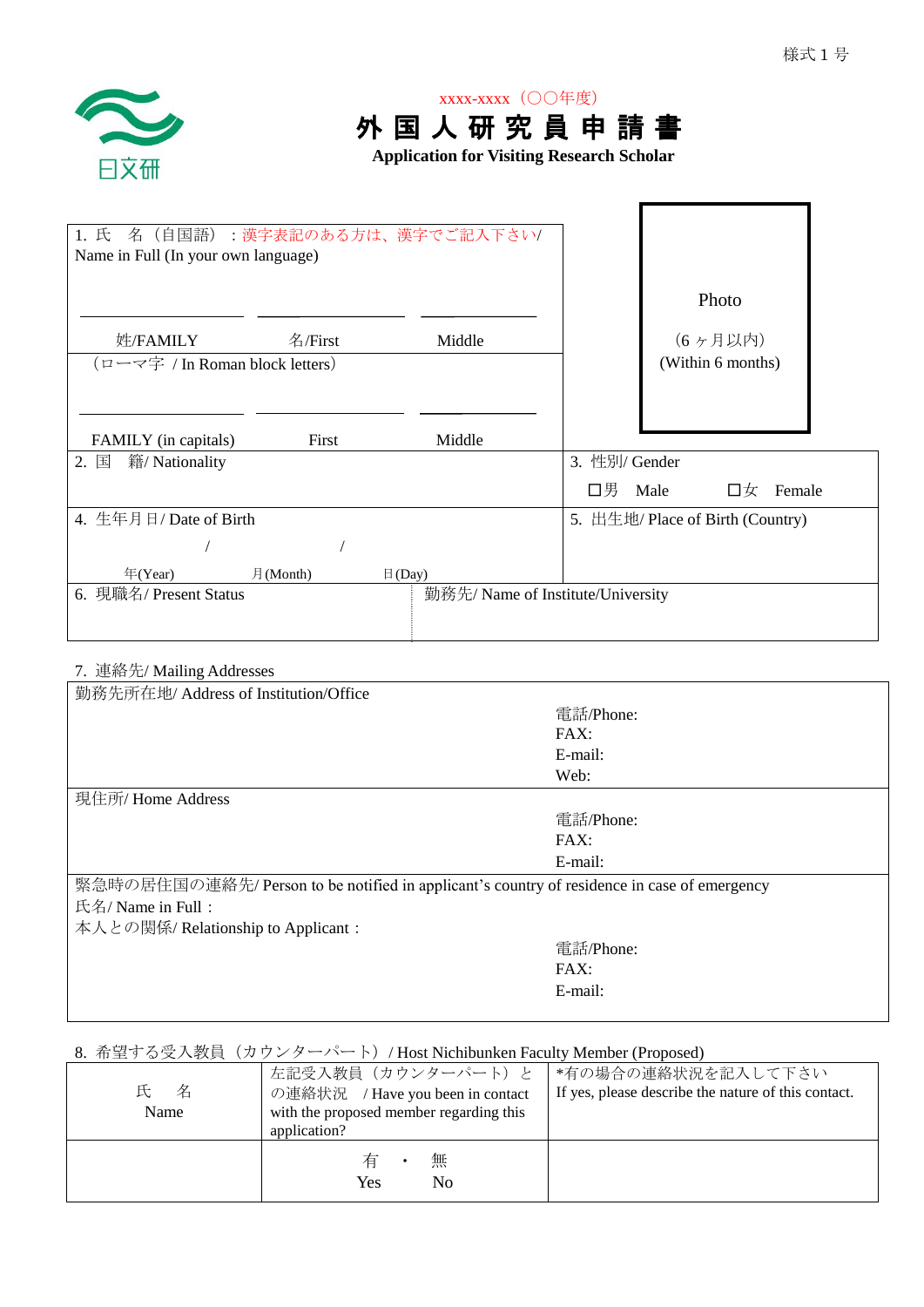### 9. 着任希望期間/ Proposed Duration of Stay (Research Period)

| 第一希望/ First Preference                                 | 第二希望/ Second Preference                      |
|--------------------------------------------------------|----------------------------------------------|
| $\sim$                                                 | $\sim$                                       |
| 自 年/月/日 ~ 至 年/月/日                                      | 自 年/月/日 ~ 至 年/月/日                            |
| From Year/Month/Day $\sim$ To Year/Month/Day           | From Year/Month/Day $\sim$ To Year/Month/Day |
| *xxxx年4月1日からxxxx年3月31日までの間に着任し、研究期間は着任から3カ月以上1年以内とします。 |                                              |

必ず第二希望までご記入下さい。着任開始は月初め、任期の最終日は月の最終日に設定して下さい。

\* The Visiting Research Scholar is expected to arrive at Nichibunken between April 1, xxxx and March 31, xxxx, and to stay for a period of between three months and one year. Please be sure to fill in your second preference. Periods should start on the first day and end on the last day of the month.

### 10. 学歴·学位(大学以上)/ Higher Education \*最終学歴よりお書き下さい。Please start from the most recent one.

| 期間: 年/月~年/月                   | 学校名、学部/研究科等、 及び所在地                            | 専攻                  | 学位     |
|-------------------------------|-----------------------------------------------|---------------------|--------|
| Period :<br>$M/Y - MY$        | Name of Institution, Department, and Location | Major               | Degree |
| 例) 1990 年 9 月~1993            | ○△□大学、文学部、京都                                  | 日本文学                | 博士     |
| 年6月                           |                                               |                     |        |
| Example) $9/1990 \sim 6/1993$ | The Graduate University for Advanced Studies, | Japanese Literature | PhD    |
|                               | Dept. of Literature, Kyoto, Japan             |                     |        |
|                               |                                               |                     |        |
|                               |                                               |                     |        |
|                               |                                               |                     |        |
|                               |                                               |                     |        |
|                               |                                               |                     |        |
|                               |                                               |                     |        |
|                               |                                               |                     |        |
|                               |                                               |                     |        |
|                               |                                               |                     |        |
|                               |                                               |                     |        |
|                               |                                               |                     |        |
|                               |                                               |                     |        |

\*給与決定上必要としますので、『年』だけではなく必ず『月』まで記入をして下さい。For use in determining your salary, please indicate BOTH Month and Year.

11. 職歴/ Employment Record \*最終職歴よりお書き下さい。Please start from the most recent one.

| 期間: 年/月~年/月                   | 勤務先 及び 所在地                                                    | 職名               | 給与需給の有無       |
|-------------------------------|---------------------------------------------------------------|------------------|---------------|
| Period : $M/Y - M/Y$          | Name of Employer/Organization and Location                    | <b>Job Title</b> | Paid · Unpaid |
| 例) 1990年9月~                   | XXX大学日本研究学部、ボストン、アメリ                                          | 講師               | (Paid) Unpaid |
| 1993年6月                       | 力                                                             |                  |               |
| Example) $9/1990 \sim 6/1993$ | XXX University, Institute of Japanese Studies,<br>Boston, USA | Lecturer         | Paid Unpaid   |
|                               |                                                               |                  | Paid · Unpaid |
|                               |                                                               |                  | Paid · Unpaid |
|                               |                                                               |                  | Paid · Unpaid |
|                               |                                                               |                  | Paid · Unpaid |
|                               |                                                               |                  | Paid · Unpaid |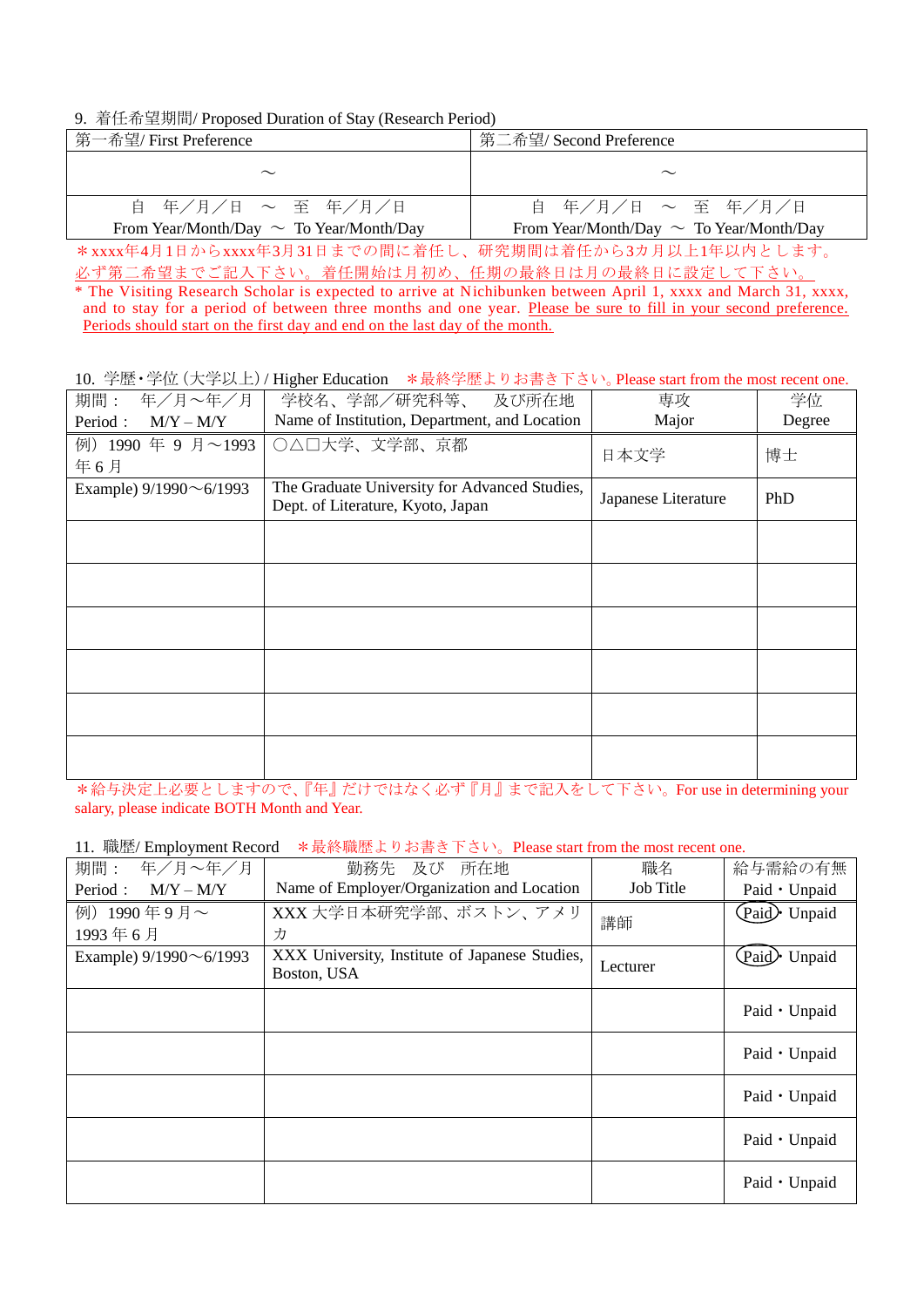|  | Paid · Unpaid |
|--|---------------|
|  | Paid · Unpaid |
|  | Paid · Unpaid |
|  | Paid · Unpaid |

\*給与決定上必要としますので、『年』だけではなく必ず『月』まで記入をして下さい。For use in determining your salary, please indicate BOTH Month and Year.

12. 学会活動等/ Academic and Other Professional Activities

| 期間:<br>年/月~年/月        | 学会活動及び受賞等の名称                                   |  |
|-----------------------|------------------------------------------------|--|
| Period:<br>$M/Y - MY$ | Membership in Academic Societies, Awards, etc. |  |
|                       |                                                |  |
|                       |                                                |  |
|                       |                                                |  |
|                       |                                                |  |
|                       |                                                |  |
|                       |                                                |  |
|                       |                                                |  |
|                       |                                                |  |
|                       |                                                |  |
|                       |                                                |  |
|                       |                                                |  |
|                       |                                                |  |
|                       |                                                |  |
|                       |                                                |  |
|                       |                                                |  |
|                       |                                                |  |
|                       |                                                |  |

## 13. 専門分野/ Field of Specialization

14. 最近の研究テーマ/ Recent Research Topics

15. 申請中の他のフェローシップ名 及び就職活動の状況/ Names of other fellowships or positions for which you are currently applying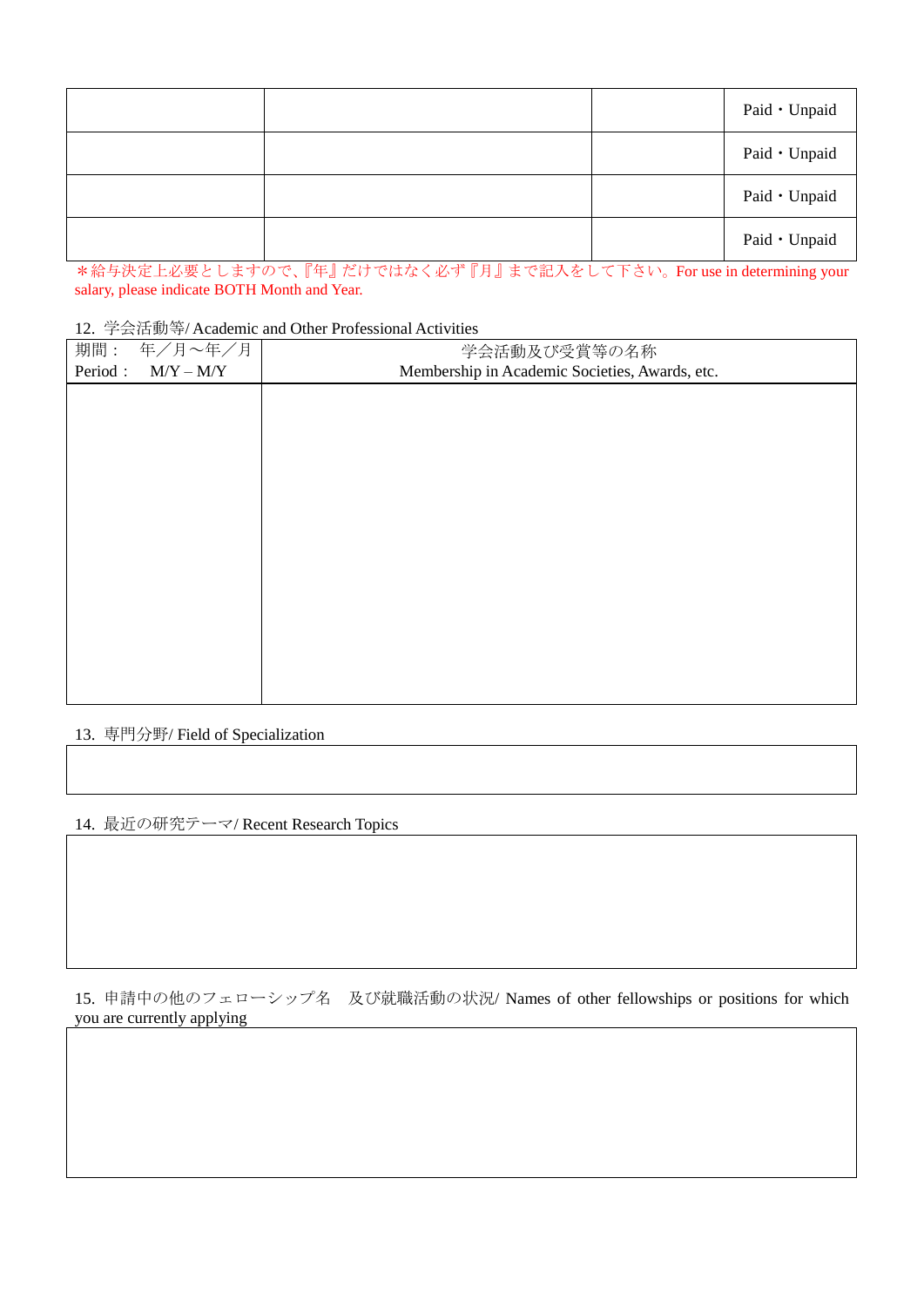16. 言語能力(優・良・可・不可に区分して記入して下さい。)/ Language Ability (Evaluate as 'Excellent', 'Good', 'Fair', or 'Poor'.)

| 言語 (Language) | 読む (Reading) | 書く (Writing) | 話す (Speaking) |
|---------------|--------------|--------------|---------------|
| 日本語 Japanese  |              |              |               |
| 英語<br>English |              |              |               |
|               |              |              |               |
|               |              |              |               |
|               |              |              |               |

17. 日本滞在歴(期間、目的、受けた奨学金等を明記のこと)/ Past Stays in Japan (Period, Purpose, Grants received, if any)

### 18. 同伴家族/ Accompanying Dependants to Japan

| 氏 名<br>Name | 続 柄          | 生 年 月<br>日    | 備<br>考  |
|-------------|--------------|---------------|---------|
|             | Relationship | Date of Birth | Remarks |
|             |              |               |         |
|             |              |               |         |
|             |              |               |         |
|             |              |               |         |
|             |              |               |         |
|             |              |               |         |
|             |              |               |         |
|             |              |               |         |

(注)同伴者に必要な経費は、すべて本人の負担となります。

Note: All expenses incurred by the presence of dependents are to be borne by the applicant.

19. 健康状態/ Health Condition

| $\Box$ 優/ Excellent | $\square$ 良/ Good | $\Box$ 可/ Fair |
|---------------------|-------------------|----------------|
|                     |                   |                |

20. 主な研究業績(①著書・論文名、②発行所又は論文掲載雑誌名、③発行日付及び④共著の場合は 共著者名も記入して下さい。なお、日本語又は英語以外で書かれた著書・論文が ある場合には、そのうち主要なもののタイトル3点に日本語又は英語の訳を付し て下さい。)

Major Publications: Please list the following ①Title, ②Publisher or Journal, ③Date of Publication, ④Co-Author if any. If you are listing publications (books, articles, etc.) that are written in a language other than Japanese or English, please provide either a Japanese or English translation of the titles for at least three works that you feel are significant for your present application.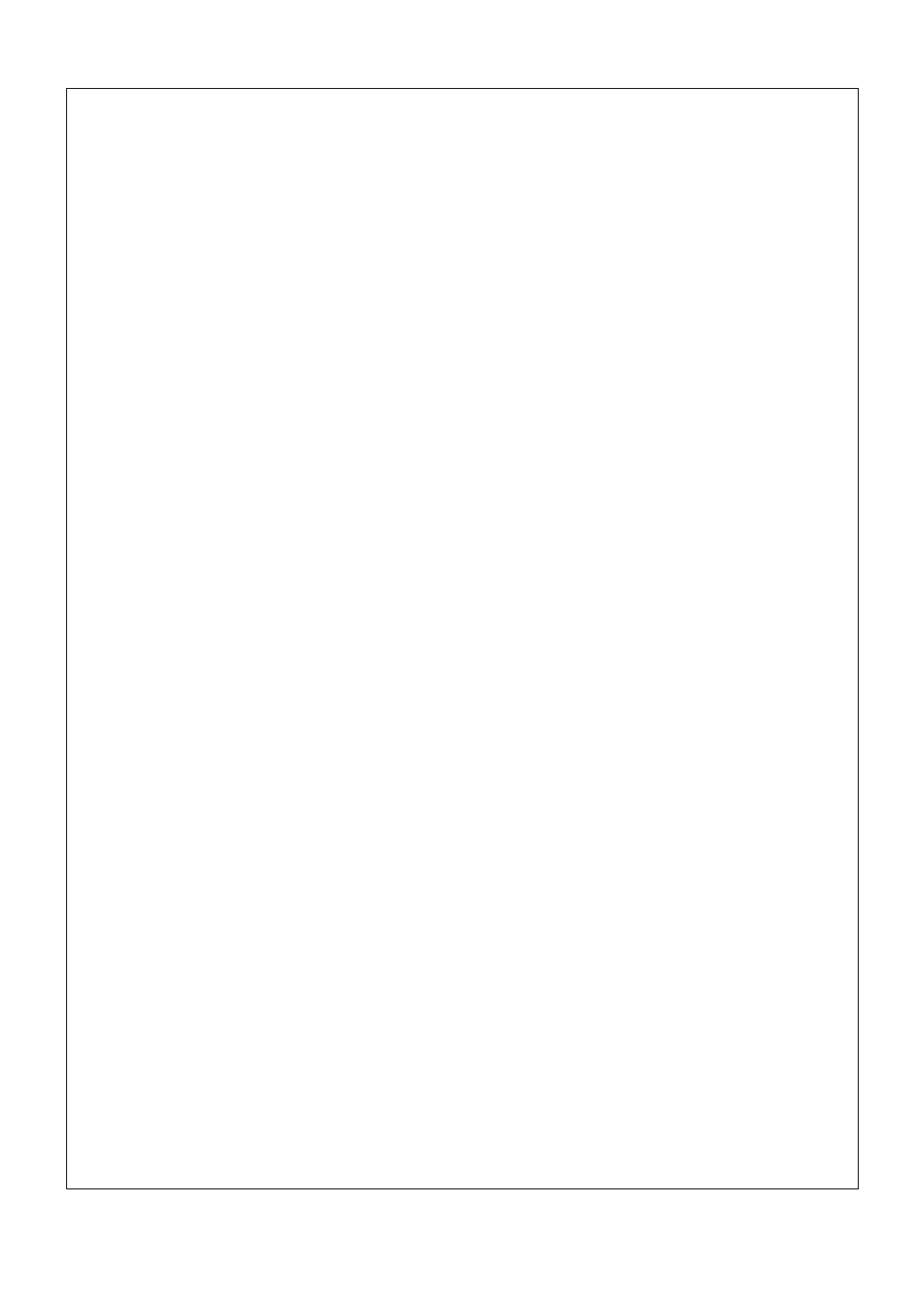# 21. 研究計画(研究課題名は和文・英文を併記してください。詳細に記入し、書ききれない場合は別 紙を添付してください)

Research Proposal (Provide the Project Title in both Japanese and English. Use additional sheets of paper, if needed.)

| (和文)<br>研究課題名           |  |
|-------------------------|--|
| Project Title (English) |  |

| 申請年月日:               |      |       |     |  |
|----------------------|------|-------|-----|--|
| Date of Application: | Year | Month | Dav |  |

申請者名/ Name: